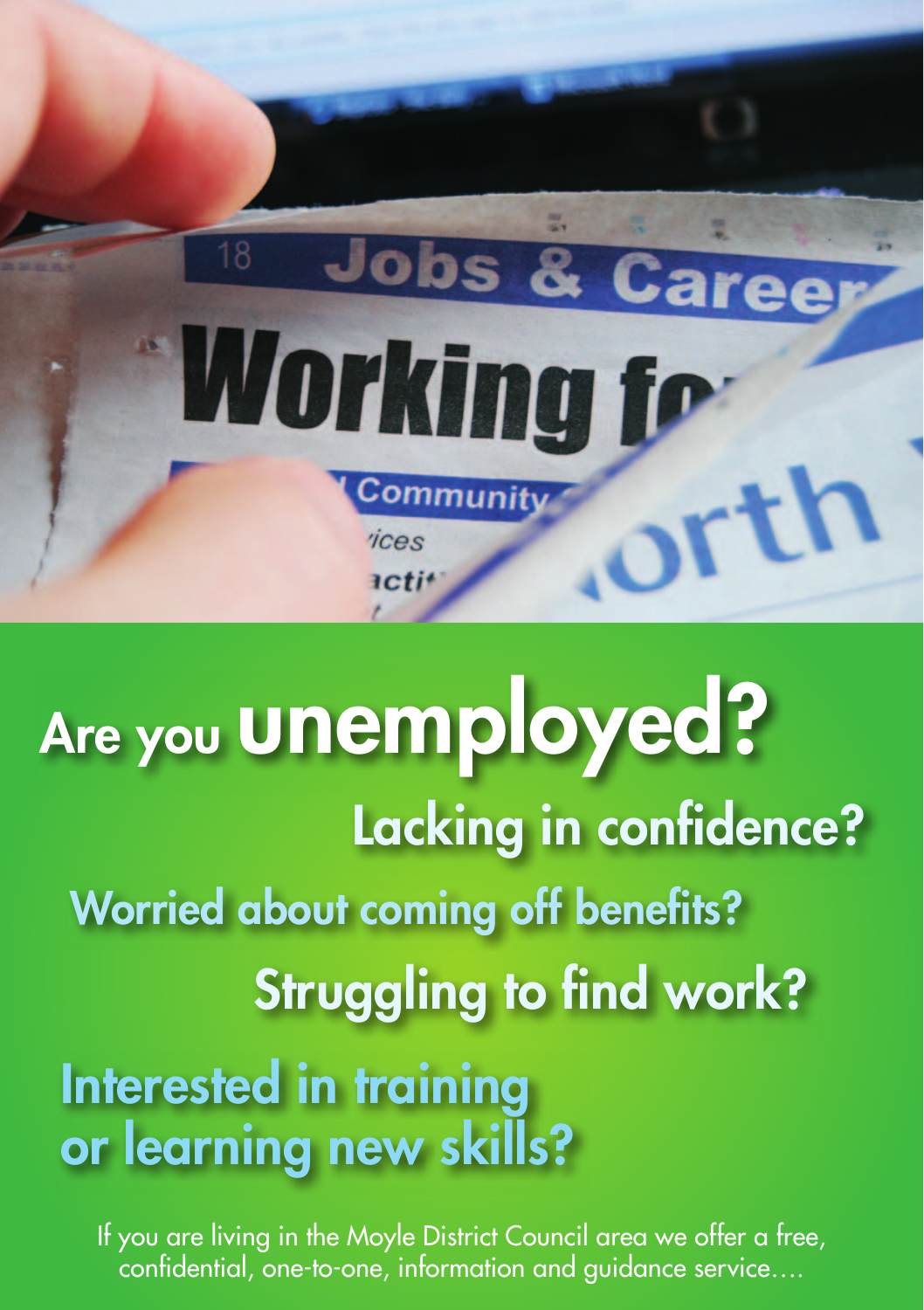### We can support and help you to find a job by providing confidential, one-to-one guidance and practical help in:

- Motivation and self-confidence building;
- Overcoming personal barriers to employment;
- Identifying employment opportunities in your area;
- Finding the type of job you want;
- CV preparation and completing job application forms;
- Guidance on job interview techniques;
- Benefit advice and calculations on returning to work;
- Providing information on issues such as childcare & transport;
- Career training and educational opportunities (we may cover costs);
- Support when you are in employment.
- Assistance with a 'Statement of Disclosure' if you have any criminal convictions
- When necessary, helping you to 'link-in' with specialist services

….and

covering the costs of tools, equipment & interview clothing (potentially up to  $£300$ )



Sourcing Opportunities by Understanding Real Challenges to Employment

## 'source' is a voluntary programme. Taking part will not affect your benefits

You can get more information on our service by visiting your local 'source' office or by giving us call on: 028 2076 3192 or by emailing us: moyle@networkpersonnel.org.uk

'source' is delivered in the Moyle District Council area by:

#### Network Personnel

2 Quay Road **Ballycastle** BT54 6BH



web: www.networkpersonnel.org.uk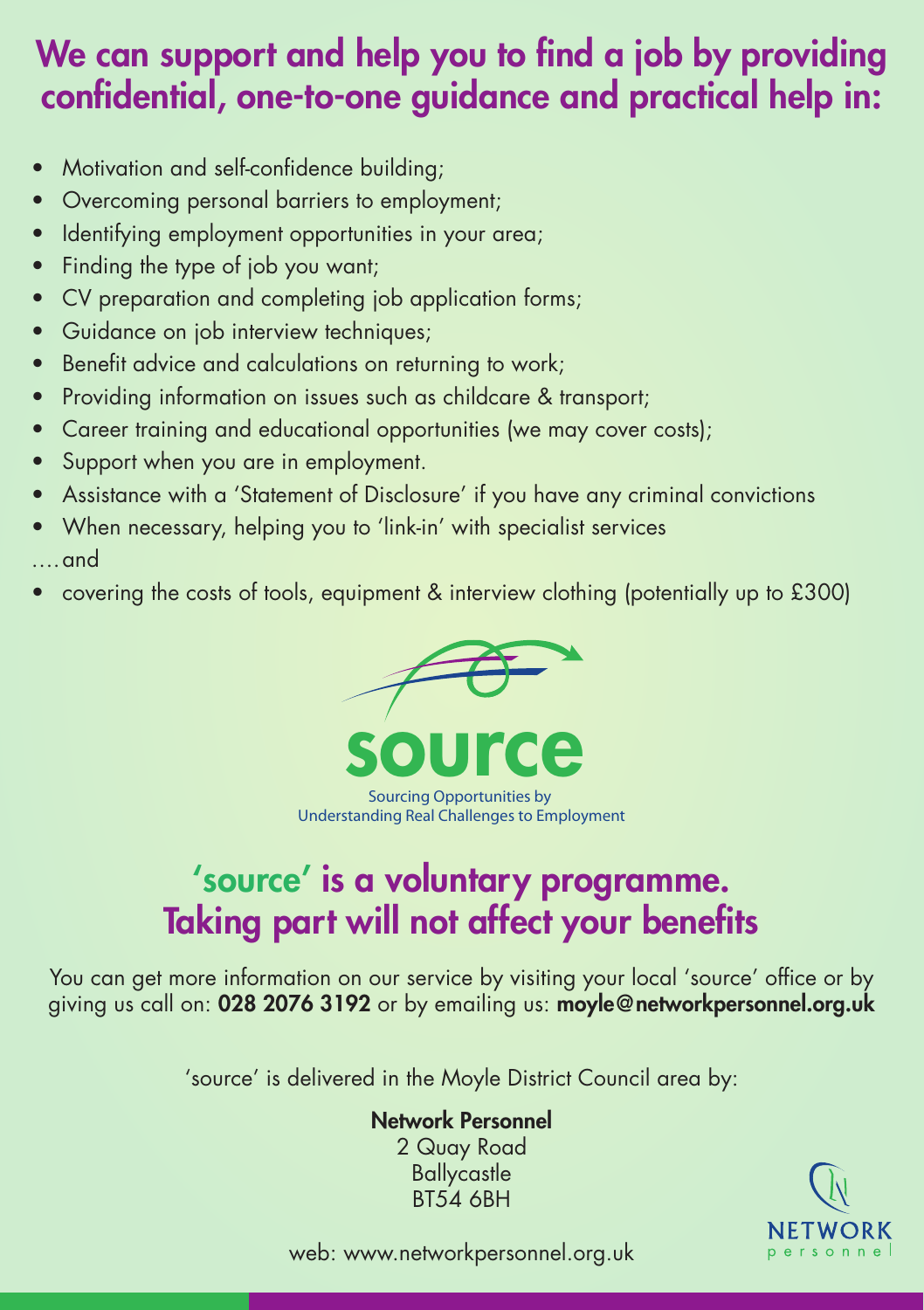

# Are you looking for work?

If any of the following apply to you, we can help:

- currently homeless?
- have a criminal record?
- have a history of drug/alcohol misuse?
- or, are you a young adult who has recently left care?

'source' is an initiative that is designed to help unemployed people overcome the barriers that may be preventing them from finding and keeping a job.